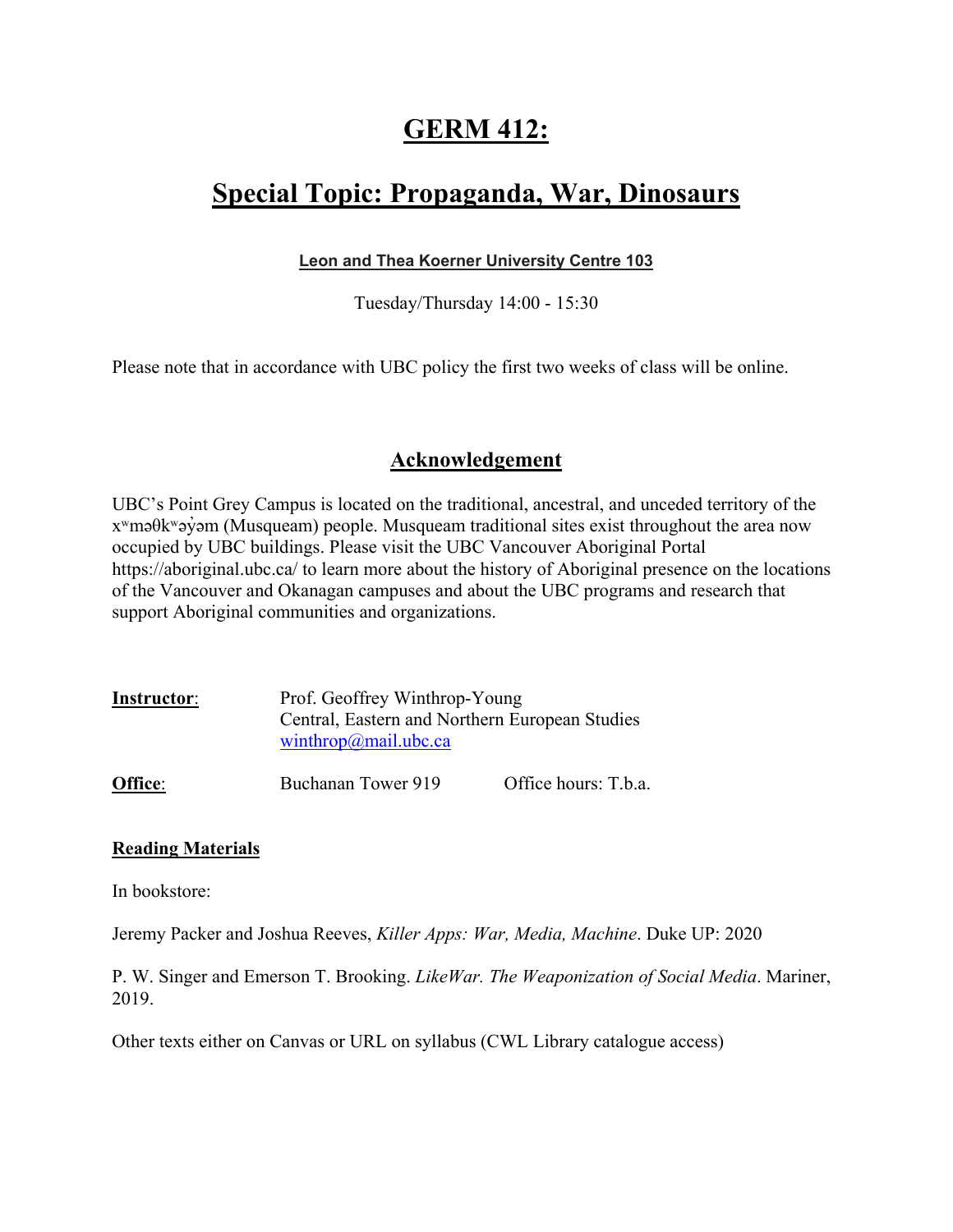# **Course Overview**

# **I Propaganda**

| <b>Tuesday, 11 January</b> | Course introduction                                                                                                                                                                                                            |
|----------------------------|--------------------------------------------------------------------------------------------------------------------------------------------------------------------------------------------------------------------------------|
| Thursday, 13 January       | Propaganda: Hitler (I)                                                                                                                                                                                                         |
|                            | Read:<br>Mein Kampf, vol. 1, chapter VI                                                                                                                                                                                        |
| <b>Tuesday, 18 January</b> | Propaganda: Hitler (II)                                                                                                                                                                                                        |
|                            | Read:<br>Men Kampf, vol. 2, chapter XI                                                                                                                                                                                         |
| Thursday, 20 January       | Propaganda: Goebbels                                                                                                                                                                                                           |
|                            | Read:<br>Goebbels, "The Tasks of the Ministry of Propaganda"<br>In: Rabinbach/Gilman. The Third Reich Sourcebook, pp.<br>455-457.                                                                                              |
| Tuesday, 25 January        | Propaganda/Media/Environment: The Autobahn                                                                                                                                                                                     |
|                            | Read:<br>Λ<br>(i) Short texts by Fritz Todt et al.<br>In: Rabinbach/Gilman. The Third Reich Sourcebook, pp.<br>669-680 {Introduction, short papers by Bade, Engel, Todt,<br>Tamms, anonymous, second text by Todt ("Foreword") |
|                            | (ii) Friedrich Kittler. "Free ways", in Kittler, Operation<br>Valhalla, 53-61.                                                                                                                                                 |
| Thursday, 27 January       | Propaganda/Media/Environment:<br>Racial Rewilding and The De-Extinction of the Aurochs                                                                                                                                         |
|                            | View:<br>"Hitler's Jurassic Park"<br>https://vimeo.com/82397242                                                                                                                                                                |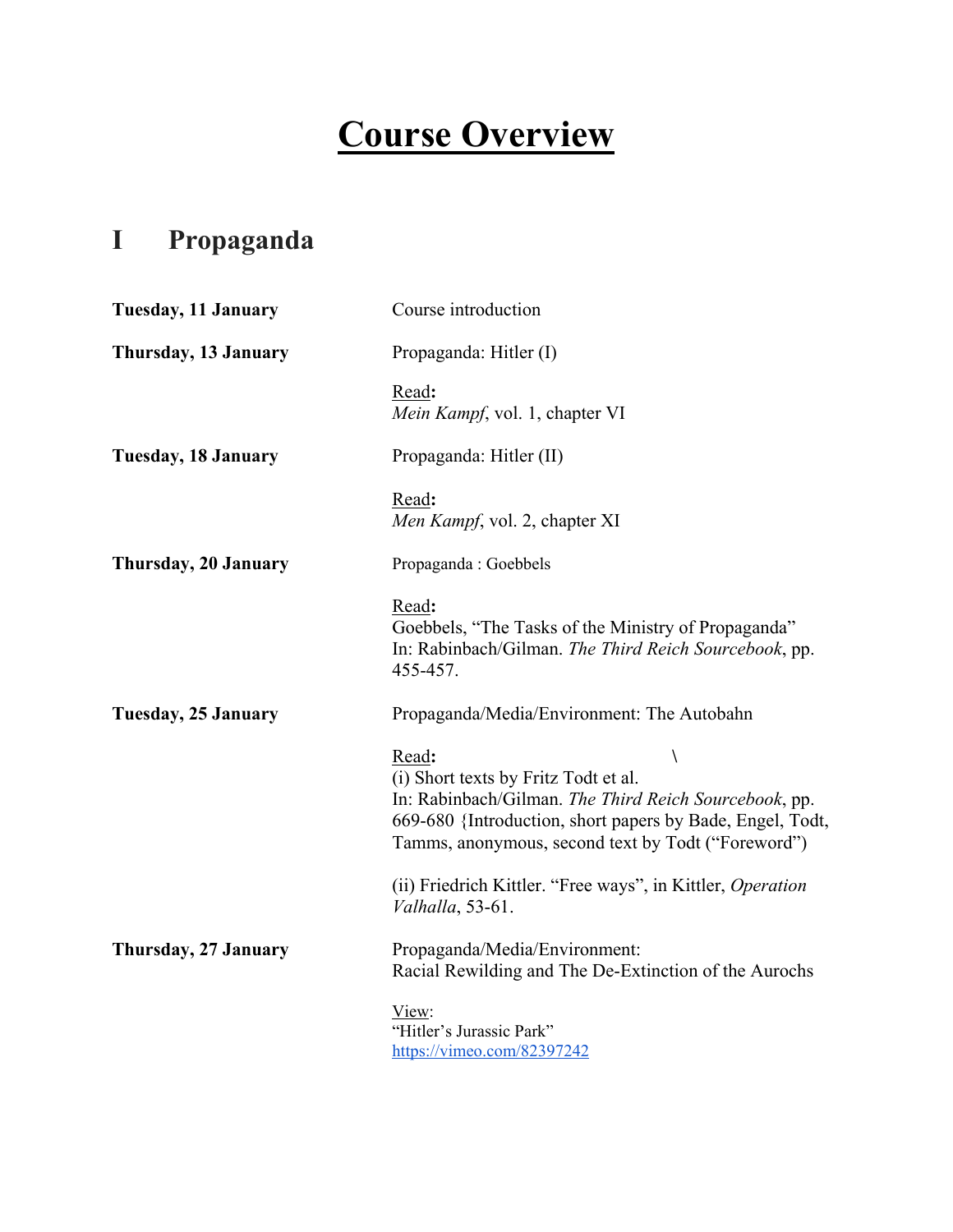## **II War**

| <b>Tuesday, 1 February</b>  | Introductory Case Study: The Modoc War 1872/73                                                                                                                                                     |  |
|-----------------------------|----------------------------------------------------------------------------------------------------------------------------------------------------------------------------------------------------|--|
|                             | Read:<br>Peter Palmquist, "Imagemakers of the Modoc War: Louis<br>Heller and Eadweard Muybridge"<br>Recommended background view:<br>"The Modoc War"<br>https://www.youtube.com/watch?v=lv3NSN-8b3o |  |
| Thursday, 3 February        | Case Study 2: Beyond the Stone Age of Command                                                                                                                                                      |  |
|                             | Read:<br>Kittler, "Circuit Wars" (on Canvas)                                                                                                                                                       |  |
| Tuesday, 8 February         | Packer/Reeves, Killer Apps                                                                                                                                                                         |  |
| Thursday, 10 February       | Packer/Reeves, Killer Apps (continued)                                                                                                                                                             |  |
| <b>Tuesday, 15 February</b> | Packer/Reeves, Killer Apps (continued)                                                                                                                                                             |  |
| Thursday, 17 February       | In-class exam I<br>Take-home paper I on war due (topics see below)                                                                                                                                 |  |
| $21 - 25$ February          | <b>Reading Break</b>                                                                                                                                                                               |  |
| Tuesday, 1 March            | Introduction to Social Media Wars I                                                                                                                                                                |  |
|                             | Read:<br>David Wallace and Shane R. Reeves<br>"The Law of Armed Conflict's "Wicked" Problem: Levée<br>en Masse in Cyber Warfare"                                                                   |  |
|                             | <b>Audrey Kurth Cronin</b><br>"Cyber-mobilization: the new levee en masse"                                                                                                                         |  |
| Thursday, 3 March           | Introduction to Social Media Wars II                                                                                                                                                               |  |
|                             | Read:<br>Megan Boler and Elizabeth Davis, "The affective politics<br>of the 'post-truth' era: Feeling rules and networked<br>subjectivity"                                                         |  |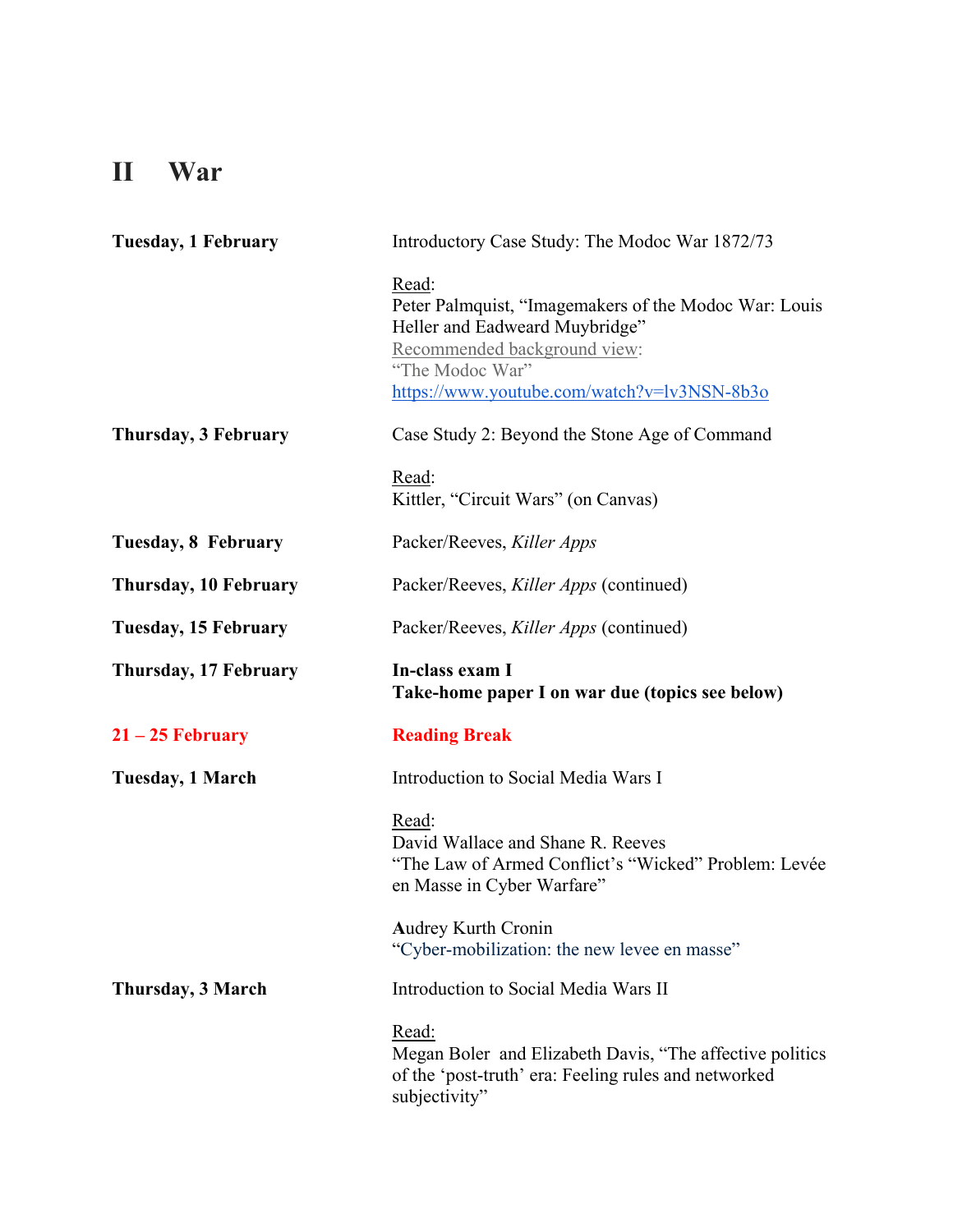| Thursday, 17 March | In-class exam II<br>Take-home paper II on social media due (topics see<br>below) |
|--------------------|----------------------------------------------------------------------------------|
| Tuesday, 15 March  | Singer and Brooking, <i>LikeWar</i>                                              |
| Thursday, 10 March | Singer and Brooking, <i>LikeWar</i>                                              |
| Tuesday, 8 March   | Singer and Brooking, <i>LikeWar</i>                                              |

### **III Dinosaurs**

| <b>Tuesday 22 March</b>            | A Media History of Dinosaurs: Paleo-Art?                                                                                                                                                                                                                                                     |
|------------------------------------|----------------------------------------------------------------------------------------------------------------------------------------------------------------------------------------------------------------------------------------------------------------------------------------------|
|                                    | Reading TBA                                                                                                                                                                                                                                                                                  |
| <b>Thursday, 24 March</b>          | <b>Viewing Dinosaurs:</b> Fossils and Photography                                                                                                                                                                                                                                            |
|                                    | Reading TBA                                                                                                                                                                                                                                                                                  |
| Tuesday, 29 March                  | <b>Articulating Dinosaurs: Museums</b>                                                                                                                                                                                                                                                       |
|                                    | Reading TBA                                                                                                                                                                                                                                                                                  |
|                                    | Thursday, 31 March Resurrecting Dinosaurs: Jurassic<br>Park                                                                                                                                                                                                                                  |
|                                    | Reading TBA<br>Students should be familiar with the movie                                                                                                                                                                                                                                    |
| Tuesday, 5 April                   | student choice                                                                                                                                                                                                                                                                               |
| Thursday, 7 April                  | student choice<br>Take-home paper III on deep time-related topic due                                                                                                                                                                                                                         |
| Possible topics for final classes: | (i) Dinosaurs in Creationist Museums<br>(ii) Computing Dinosaurs: The Medial Apriori of<br><b>Mass Extinction</b><br>(iii) From Sue to Kennewick Man: Whose Bones?<br>(iv) Discovering Catastrophes: On the Acceptance of<br><b>Sudden Mass Extinction Events</b><br>$(v)$ your choice $(s)$ |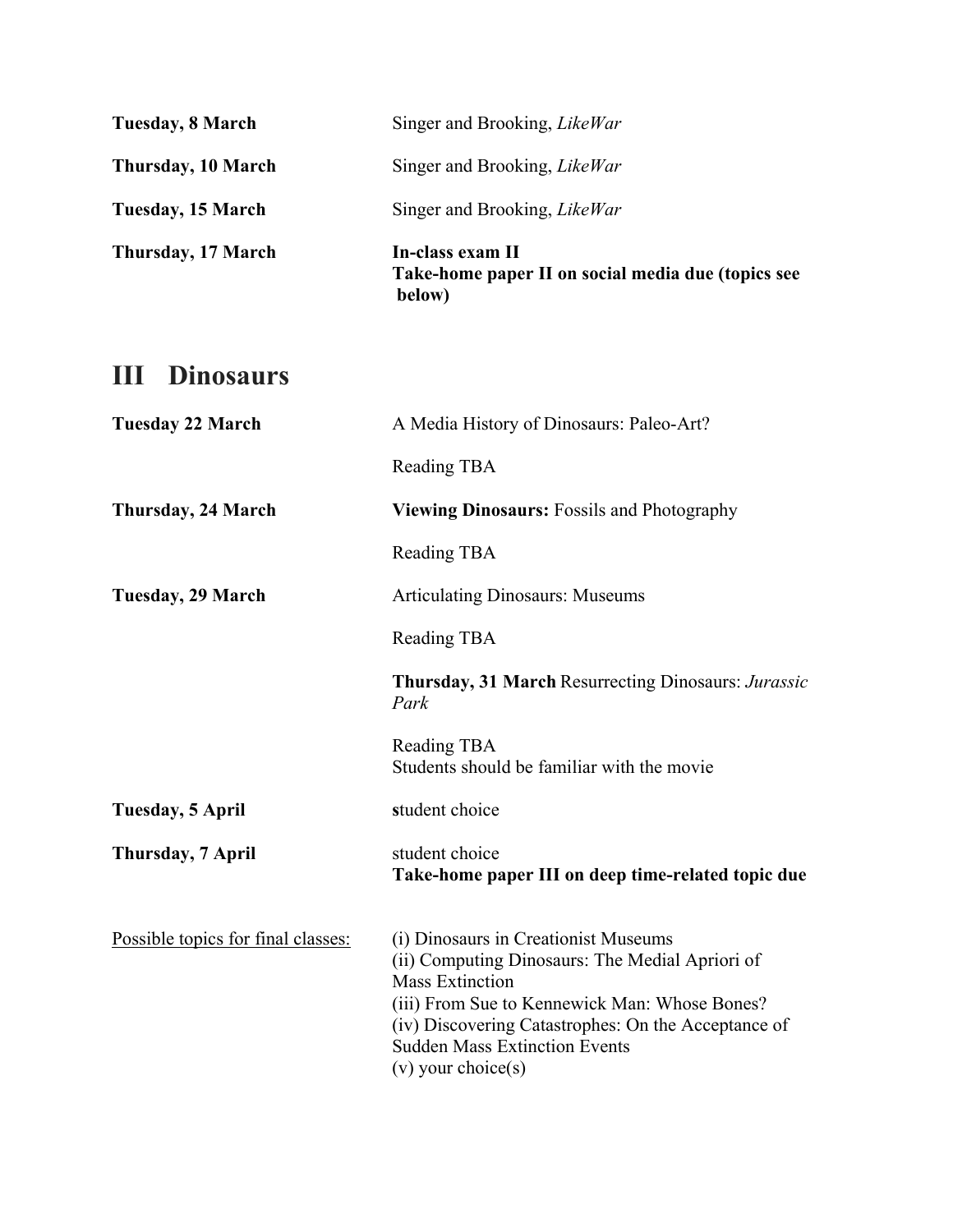**Final exam Date t.b.a.**

### **Evaluation**

This course has a flexible marking scheme. You have to complete 100% chosen from the following:

| In-class exam 1 | 25% | Date: 17 February |
|-----------------|-----|-------------------|
| In-class exam 2 | 25% | Date: 17 March    |
|                 |     |                   |
|                 |     |                   |

**Take-home paper 1 / Research 25% Due: 17 February**

Topic for paper I: Research-oriented. An analysis of the early media coverage of either the Crimean War or the American Civil War (along the lines of the in-class discussion of the Modoc War).

Length: No less than 2k and no more than 3k (bibliographical formalities -- notes and sources - included).

| Take-home paper 2 / Experience 25% |  |  | Due: 17 March |
|------------------------------------|--|--|---------------|
|------------------------------------|--|--|---------------|

Topic for paper 2. More personal: Your analysis of what you consider to be the greatest social media scandal (single event or ongoing) you have experienced.

Length: No less than 2k and no more than 3k (notes etc. not necessary)

**Take-home paper 3 / Research 25% Due: 7 April**

Free-style. Must be cleared with the instructor. Best medial representation of deep time (anything from the age of dinosaurs to early humans).

Length: No less than 2k and no more than 3k (proper formalities -- notes and sources -- included

| <b>Final Exam</b> | $50\%$ |
|-------------------|--------|
| Term paper        | 50%    |

Papers should be no less than 12 and no more than 15 double-spaced pages in length. If necessary, use MLA or Chicago citation guidelines (see <http://www.liunet.edu/cwis/cwp/library/workshop/citation.htm> ). Students opting for the term paper must present the instructor with a three-page draft outlining methodology and the basic thesis as well as the main sources. The term paper is due on the date of the final exam (t.b.a.).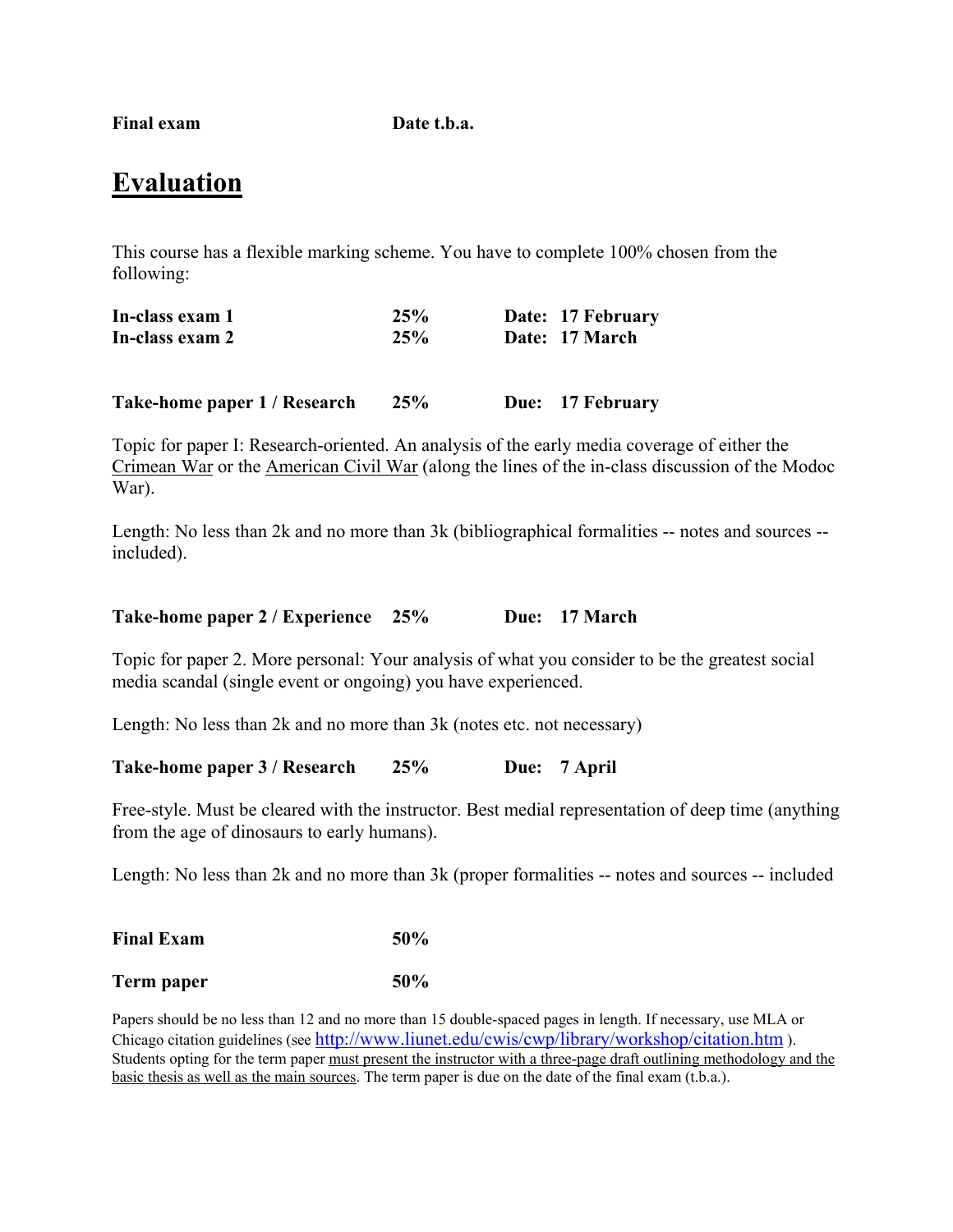Students must propose a topic themselves, following these guidelines.

- 1. I do not provide topics. You must come up with your own.
- 2. The topic must be related to SCAN 335. You must focus one of more of the texts in class. You can add other material (Scandinavian or not), but the paper must at least in part deal with in-class material.
- 3. No pure history or social science research paper. No creative writing.
- 4. The topic must be original. No rehash of in-class discussions.
- 5. Can be an in-depth versions of a take-home paper.

There is no participation mark in this class. However, the instructor reserves the right to raise the overall grade in cases of superior in-class work.

**ALL REQUESTS CONCERNING THE FINAL EXAM (E.G., RESCHEDULING DUE TO ILLNESS OR UNIVERSITY ACTIVITIES) MUST BE DIRECTED TO ACADEMIC ADVISING.** *ALL* **CASES OF PLAGIARISM (SEE** <http://www.vpacademic.ubc.ca/integrity/policies.htm> **) WILL BE FORWARDED TO THE DEAN'S OFFICE.**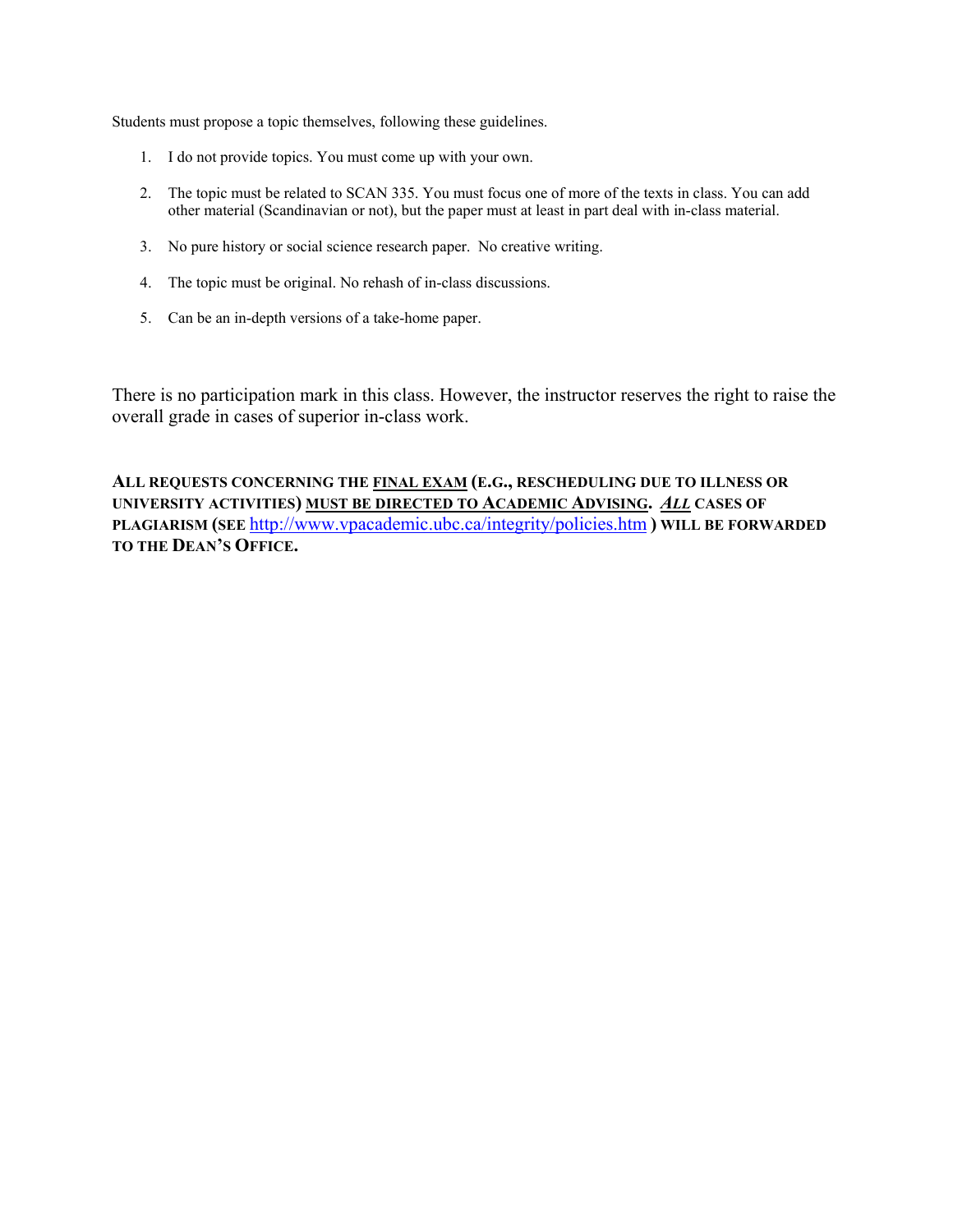### **University and Course Policies**

#### **Academic Integrity**

The academic enterprise is founded on honesty, civility, and integrity. As members of this enterprise, all students are expected to know, understand, and follow the codes of conduct regarding academic integrity. At the most basic level, this means submitting only original work done by you and acknowledging all sources of information or ideas and attributing them to others as required. This also means you should not cheat, copy, or mislead others about what your work is. Violations of academic integrity (i.e., misconduct) lead to the breakdown of the academic enterprise, and therefore serious consequences arise and harsh sanctions are imposed. For example, incidents of plagiarism or cheating may result in a mark of zero on the assignment or exam and more serious consequences may apply when the matter is referred to the Office of the Dean. Careful records are kept in order to monitor and prevent recurrences. A more detailed description of academic integrity, including the University's policies and procedures, may be found in the **UBC Calendar: Student Conduct and Discipline**. <http://www.calendar.ubc.ca/Vancouver/index.cfm?tree=3,54,0,0>

#### **Academic Concessions**

Under UBC's academic concession policy (http://www.calendar.ubc.ca/vancouver/index.cfm? tree=3,329,0,0), students seeking academic concession for any of three reasons: conflicting responsibilities; medical circumstances; and compassionate grounds, would take the following steps. If you miss marked coursework for the first time (assignment, exam, presentation, participation in class) and the course is still in-progress, please submit a Student Self-Declaration as soon as possible.

[https://www.arts.ubc.ca/wp-content/uploads/sites/24/2019/10/Student-Self-Declaration-](https://www.arts.ubc.ca/wp-content/uploads/sites/24/2019/10/Student-Self-Declaration-Form-1.6-Arts.pdf)Form-1.6-[Arts.pdf](https://www.arts.ubc.ca/wp-content/uploads/sites/24/2019/10/Student-Self-Declaration-Form-1.6-Arts.pdf)

If this is not the first time that you have requested concession or if classes are over, you are required to fill out the Arts Academic Advising's online academic concession form, so that an advisor can evaluate your concession case. For additional information you can consult this site:

If you are a student in a different Faculty, please consult your Faculty's webpage on academic concession, and then contact me where appropriate.

#### **Academic Accommodation**

Academic accommodations help students with a disability or ongoing medical condition overcome challenges that may affect their academic success. Students requiring academic accommodations must register with the Centre for Accessibility (previously known as Access & Diversity). The Centre will determine that student's eligibility for accommodations in accordance